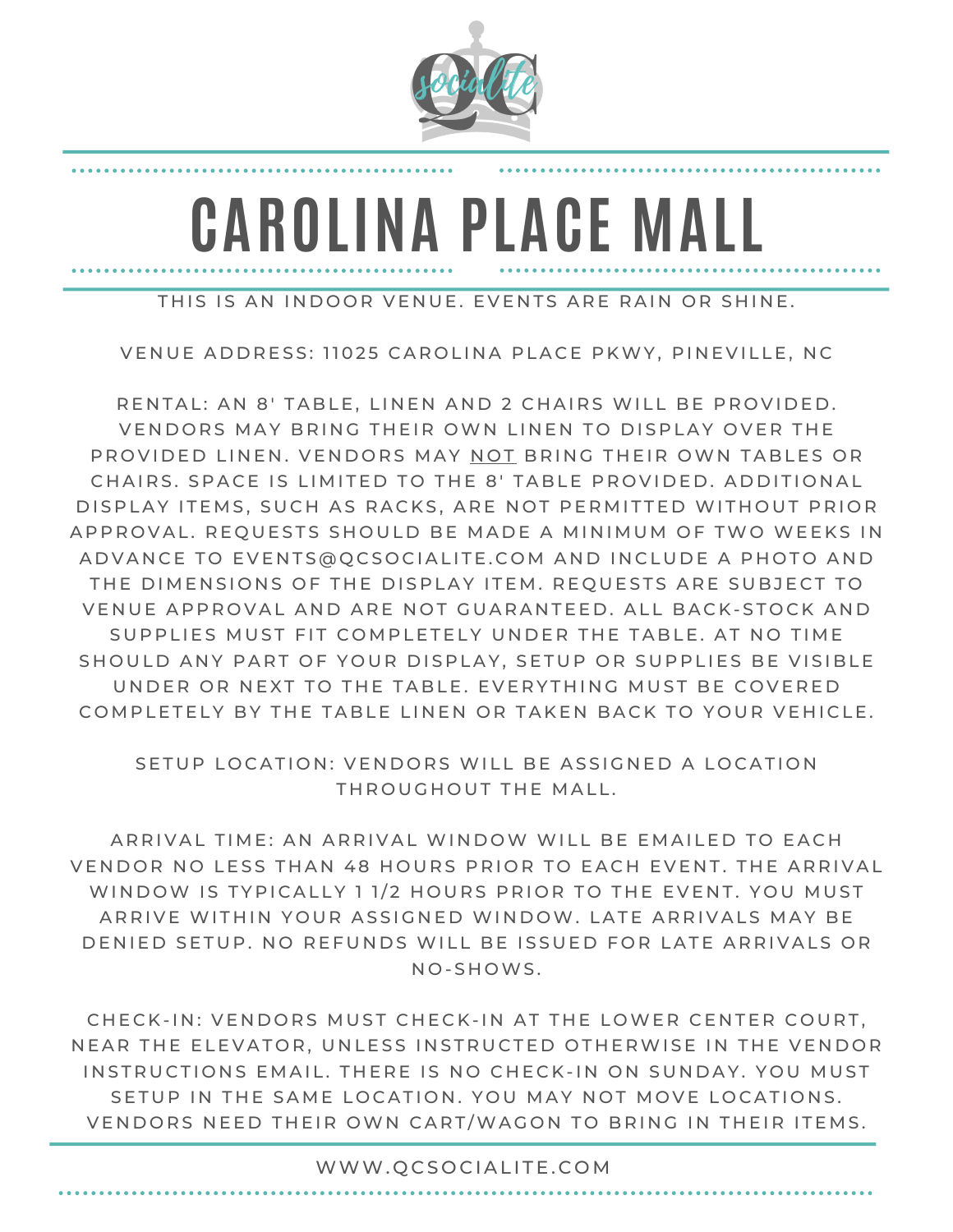

BREAKDOWN: EARLY BREAKDOWN IS NOT PERMITTED. BREAKDOWN TIME ALWAYS BEGINS AT MALL CLOSING.

SIGNAGE: VENDORS MUST USE TABLETOP OR TABLECLOTH SIGNAGE. POP UP BANNERS ARE NOT PERMITTED. HANDWRITTEN SIGNAGE IS NOT PERMITTED.

ELECTRICITY: VENDORS REQUESTING ELECTRICITY MUST DO SO VIA THE VENDOR APPLICATION. A \$20 FEE WILL BE ADDED TO YOUR INVOICE. LIMITED SPACES WITH ELECTRICITY ARE AVAILABLE AND WILL BE SOLD ON A FIRST-COME, FIRST-SERVED BASIS, SHOULD WE BE UNABLE TO ACCOMMODATE YOUR REQUEST, FOR ANY REASON, WE WILL ISSUE A CREDIT FOR THE FLECTRICITY FFE.

INSURANCE: QC SOCIALITE PROVIDES ALL INSURANCE AS REQUIRED BY THE VENUE.

OC SOCIALITE AND CHARLOTTE PREMIUM OUTLETS WILL NOT BE HELD RESPONSIBLE FOR MISSING, LOST OR DAMAGED INVENTORY, SUPPLIES OR MATERIALS. YOU ARE SOLELY RESPONSIBLE FOR KEEPING UP WITH YOUR PROPERTY.

ALL VENDORS ARE TO BE RESPECTFUL OF ONE ANOTHER, THE VENUE AND THE EVENT COORDINATION TEAM. QC SOCIALITE AND THE VENUE RESERVE THE RIGHT TO REMOVE ANY VENDORS THAT DO NOT FOLLOW THESE GUIDELINES.

OC SOCIALITE AND CHARLOTTE PREMIUM OUTLETS RESERVE THE RIGHT TO REMOVE AND BAN ANY VENDORS THAT FAIL TO COMPLY WITH RULES AND REGULATIONS. NO REFUNDS WILL BE ISSUED.

BY COMPLETING THE VENDOR AGREEMENT AND SUBMITTING PAYMENT, YOU AGREE TO ABIDE BY ALL REGULATIONS SET FORTH ABOVE.

WWW.QCSOCIALITE.COM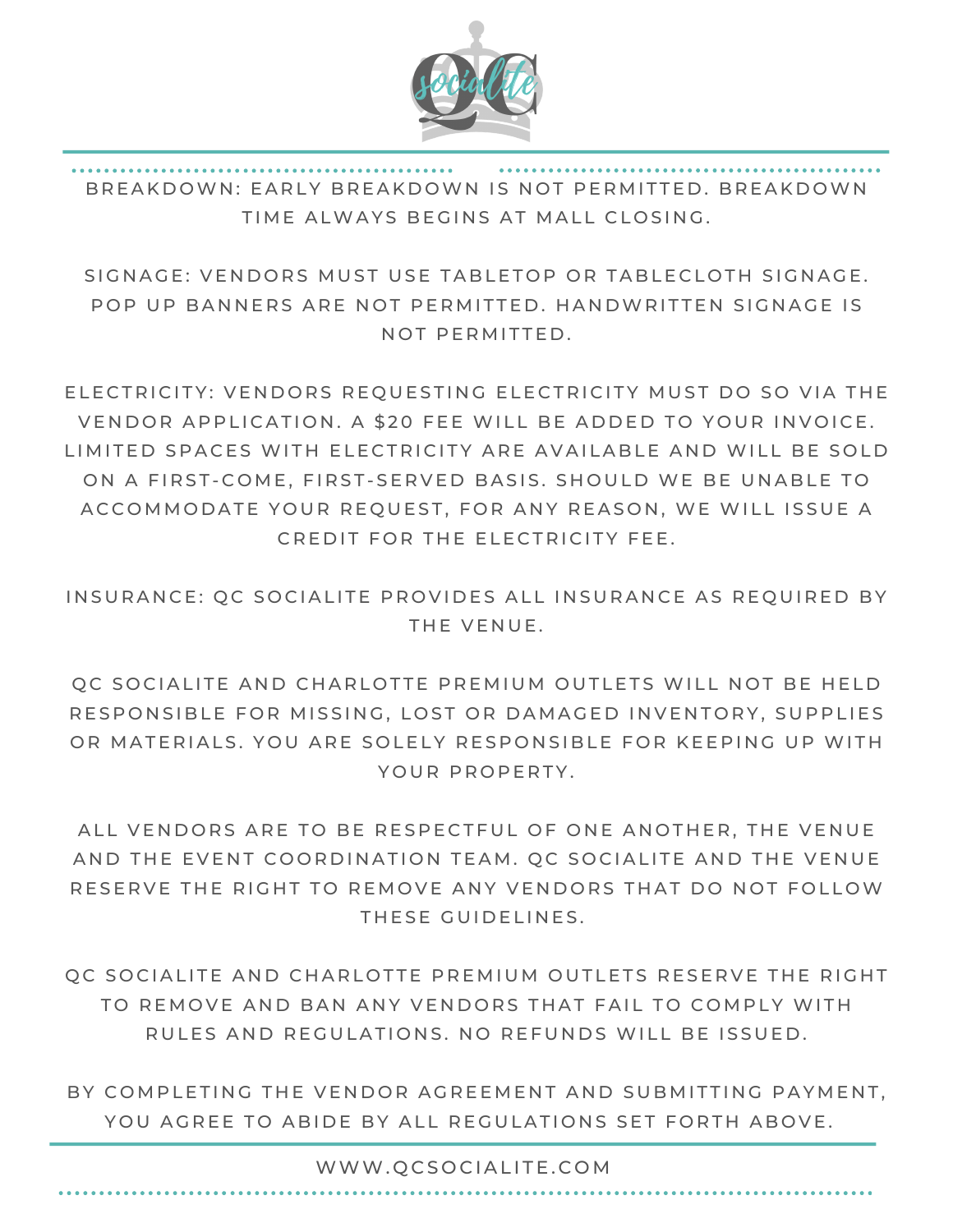

# **CAROLINA PLACE RULES & REGULATIONS**

THE FOLLOWING RULES AND REGULATIONS ARE PROVIDED BY THE VENUE. VENDORS MUST COMPLY WITH ALL RULES AT ALL TIMES.

EXHIBITORS REMAIN AT YOUR ASSIGNED BOOTH AREA TO LIMIT INTERFERENCE WITH SHOPPERS OR TRAFFIC FLOW. EXHIBITORS MUST STAFF BOOTH AND REMAIN OPEN TO THE PUBLIC DURING MALL HOURS. NO LATE SET-UPS OR EARLY BREAKDOWNS ARE ALLOWED.

PLEASE KEEP AREA NEAT AT ALL TIMES AND REMOVE ALL DISPLAY ARTICLES, TRASH, AND CLEAN UP AT END OF DAY.

## LOAD IN/OUT

LOAD IN/OUT AT DOCK 3 ONLY. DOCK 3 IS LOCATED BETWEEN M CALISTER'S DELLAND DICK'S SPORTING GOODS AND CAN BE RECOGNIZED BY THE LARGE 6 ON THE BRICK WALL ENTRANCE. PLEASE BE ADVISED THAT YOU WILL NEED YOUR OWN HAND TRUCKS OR CARTS TO BRING IN YOUR SET-UP.

YOU MAY NOT LOAD IN THROUGH A MAIN MALL ENTRANCE AND MUST USE DOCK 3 AS SPECIFIED. YOU MAY PARK IN THE DOCK TO UNLOAD ITEMS TO THE SIDEWALK BUT THEN IMMEDIATELY REMOVE YOUR VEHICLE TO THE PARKING LOT TO COMPLETE LOAD IN AND SET UP SO THAT EVERYONE CAN GET UNLOADED AND OUT OF THE DOCK 3 AREA AND NEW VENDORS CAN PARK TO UNLOAD.

IF YOU ARE SET UP AND AN EARLY CUSTOMER APPROACHES, YOU CAN SELL ITEMS PRIOR TO MALL OPENING.

#### WWW.QCSOCIALITE.COM